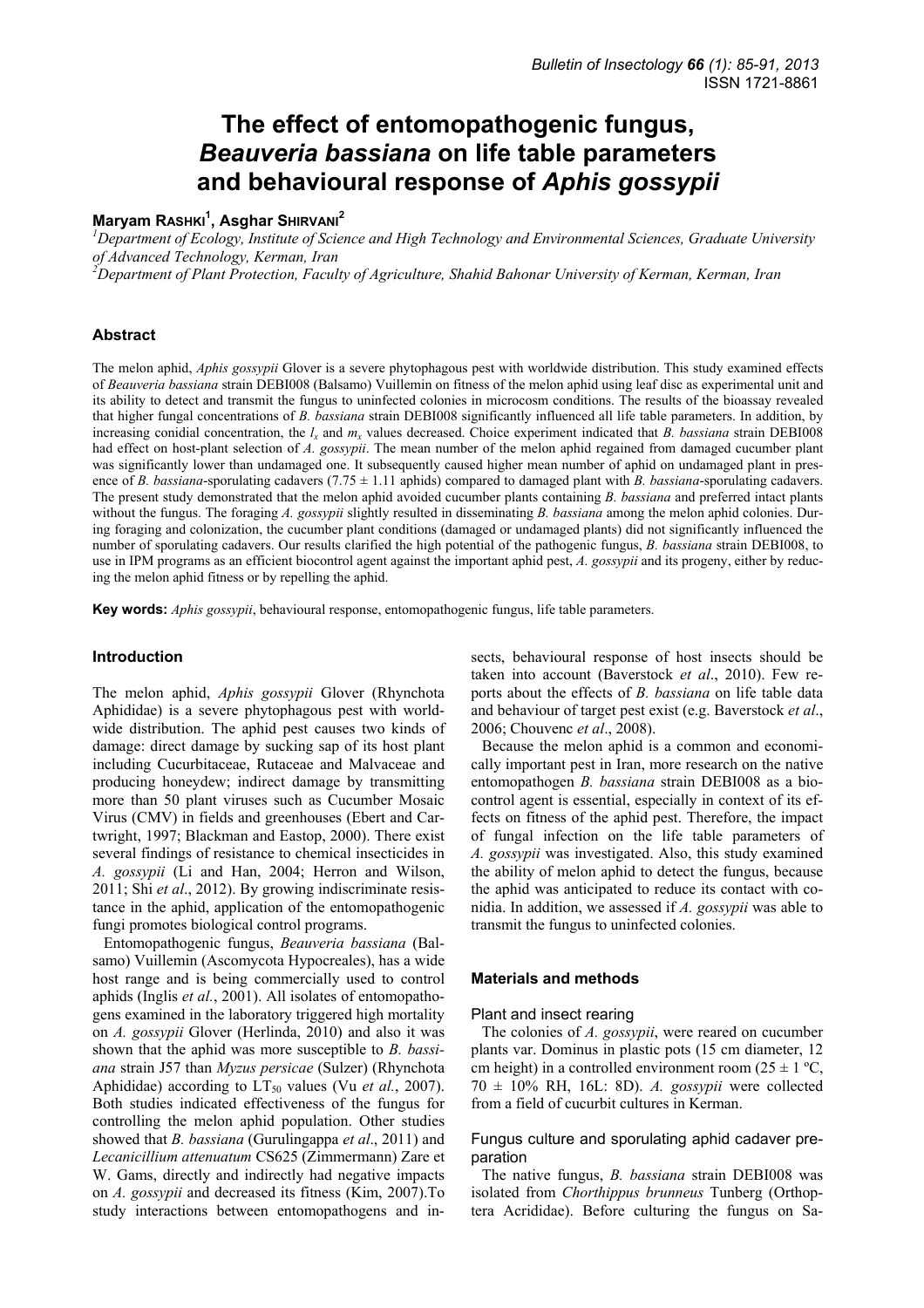bouraud dextrose agar with yeast extract (SDAY), it was passed through *A. gossypii* and then incubated 14 days at  $25 \pm 1$  °C. According to Hansen and Steenberg (2007), the harvested conidia were kept at  $4 \text{ }^{\circ}C$ . To ascertain the viability of the conidia, four plates of SDAY with conidial suspension were preserved for 15 h at  $25 \pm$ 1 ºC. The fungal conidia were completely germinated (100%). To provide sporulating aphid cadavers, thirdinstar *A. gossypii* were dipped for 6 seconds in fungal suspension then transferred on cucumber leaves fitted in 2% water agar and were incubated at  $25 \pm 1$  °C, 85% RH (16L: 8D) till they died. Aphid cadavers were put on wet filter paper in Petri dishes (58 mm diameter) until the fungus sporulated.

### Effect of *B. bassiana* on life table parameters of *A. gossypii*

To assess the effect of fungal infection on life table parameters of the melon aphid, thirty day-1 adult *A. gossypii* were sprayed with 0.02% Tween 80 (a nonionic surfactant and emulsifier) as control, sub-lethal concentration (LC<sub>10</sub> equal to 5.6  $\times$  10<sup>2</sup> conidia/ml), 1  $\times$  $10^4$ ,  $1 \times 10^5$ ,  $1 \times 10^6$ ,  $1 \times 10^7$  and  $1 \times 10^8$  conidia/ml of *B. bassiana* in 0.02% Tween 80 (1 ml per spray application). A fine mist held above the aphids with 90º angle was used (Groszek, Kwazar, Jaktorow, Poland, http://www.kwazar.com.pl). The infected day-1 adults were retained individually in reversed Petri dish (58 mm diameter) containing a thirty-day-old cucumber leaf that matched the Petri dish and fixed with the abaxial side up in 2% water-agar. After 24 h, one melon aphid nymph dishes was put in a new inverted Petri dish with a hole (2 cm diameter) on its lid covered with a fine mesh screen for ventilation and maintained at  $25 \pm 1$  °C,  $85\%$ RH (16L: 8D). The nymphs were daily monitored till they developed to adulthood. Any infected nymph with *B. bassiana* was removed. The new adults initiated to produce offspring and the number of nymphs was registered every day until the adults died. The original infected adults of *A. gossypii* were checked to confirm fungus infection with *B. bassiana* when died. The uninfected replicates were not calculated.

#### Choice experiment

To conduct the test, plastic boxes  $(40 \times 40 \times 50 \text{ cm})$ were used containing two 30-day old cucumber plants (whole plants), separately planted in pots (7 cm diameter, 8 cm height) and put with 20 cm distance. A plastic sheet connected the base of one plant to the other in a surface. To determine whether aphid-induced cucumber plant volatiles influenced host-plant selection, forty aphids of different instars were established on each cucumber plants for three days and then removed prior to experiments (Girling *et al*., 2006) in each box. These plants were in 'damaged' condition. The experiment was repeated with undamaged plants. *B. bassiana*sporulating cadavers on water-agar discs (1 cm diameter) were exploited when fungus was needed. Five water-agar discs, each containing two fungus-sporulating cadavers, were randomly placed on plant surface of either left-hand or right hand 30-day old cucumber plants to avoid spatial influence in each box.

Then, 30, third-instar aphids were settled on the plastic sheet between two cucumber plants. After 24 h, the number of melon aphids on each plant was counted. The test was repeated four times at  $25 \pm 1$  °C, 85% RH (16L: 8D).

#### Assessment of *B. bassiana* transmission during plant colonization by *A. gossypii*

To estimate the fungus dissemination during cucumber plant colonization, two plastic boxes (40  $\times$  40  $\times$  50 cm) including four 30-day old cucumber plants were arranged. The experiment was carried out with damaged, prepared according to previous test, and undamaged plants. Five water-agar discs described in preceding test were applied and added to four plants in both boxes. Fifteen third-instar *A. gossypii* were positioned at the base of each cucumber plant. After 5 days, the number of *B. bassiana*-sporulating cadavers and alive aphids were recorded. Each treatment was done four times.

#### Experiment analysis

The intrinsic rate of increase  $(r_m)$  and other life table parameters of the melon aphid were computed using the following equations (Carey, 1993):

$$
r_m = \ln R_0/T,
$$
  
\n
$$
R_0 = \sum l_x m_x,
$$
  
\n
$$
\lambda = \exp (r_m),
$$
  
\n
$$
T = \ln (R_0)/r_m,
$$
  
\n
$$
r_w = (e^{rm})^7,
$$

where *lx* is the number of survivorship at the age time *x*, and  $m<sub>x</sub>$  is the number of aphids produced per aphid per day. The  $R_0$  (net reproductive rate) is the mean number of aphid produced by an aphid during one generation. *T*,  $λ$ ,  $r_w$  and *DT* parameters are mean generation time, finite rate of increase, increase rate in one week and doubling time, respectively. All life table parameters data were subjected to analyses of variance (ANOVA) and the averages were compared with Tukey test at the 0.05 level. The Statistical Analysis System (SAS, 1989) was used for calculation.

To analyze the data related to the effect of *B. bassiana* on host-plant selection and fungus transmission by *A. gossypii*,  $\chi^2$  test was used.

#### **Results**

#### Effect of *B. bassiana* on life table parameters of *A. gossypii*

The results of the bioassay revealed that higher fungal concentrations of *B. bassiana* strain DEBI008 influenced the intrinsic rate of increase of the melon aphid  $(r_m)$  (F = 59.79; df = 6, 203; P = 0.0001) (table 1). There was no significant difference in the intrinsic rate of increase values among control (0.02% Tween 80 only) and lower concentrations containing sub-lethal concentration  $(5.6 \times 10^2 \text{ conidian/ml})$ ,  $1 \times 10^4$  and  $1 \times 10^5 \text{ conidia/ml}$  $(P > 0.05)$ . The  $r_m$  values significantly varied among control and higher concentrations including  $10^6$ ,  $10^7$  and  $10^8$ conidia/ml but the difference in the  $r_m$  values between  $10^7$  and  $10^8$  conidia/ml was not significant (P > 0.05).

The results showed the same process for the  $r_w$  values in different conidial concentrations and control  $(F = 118.25)$ ;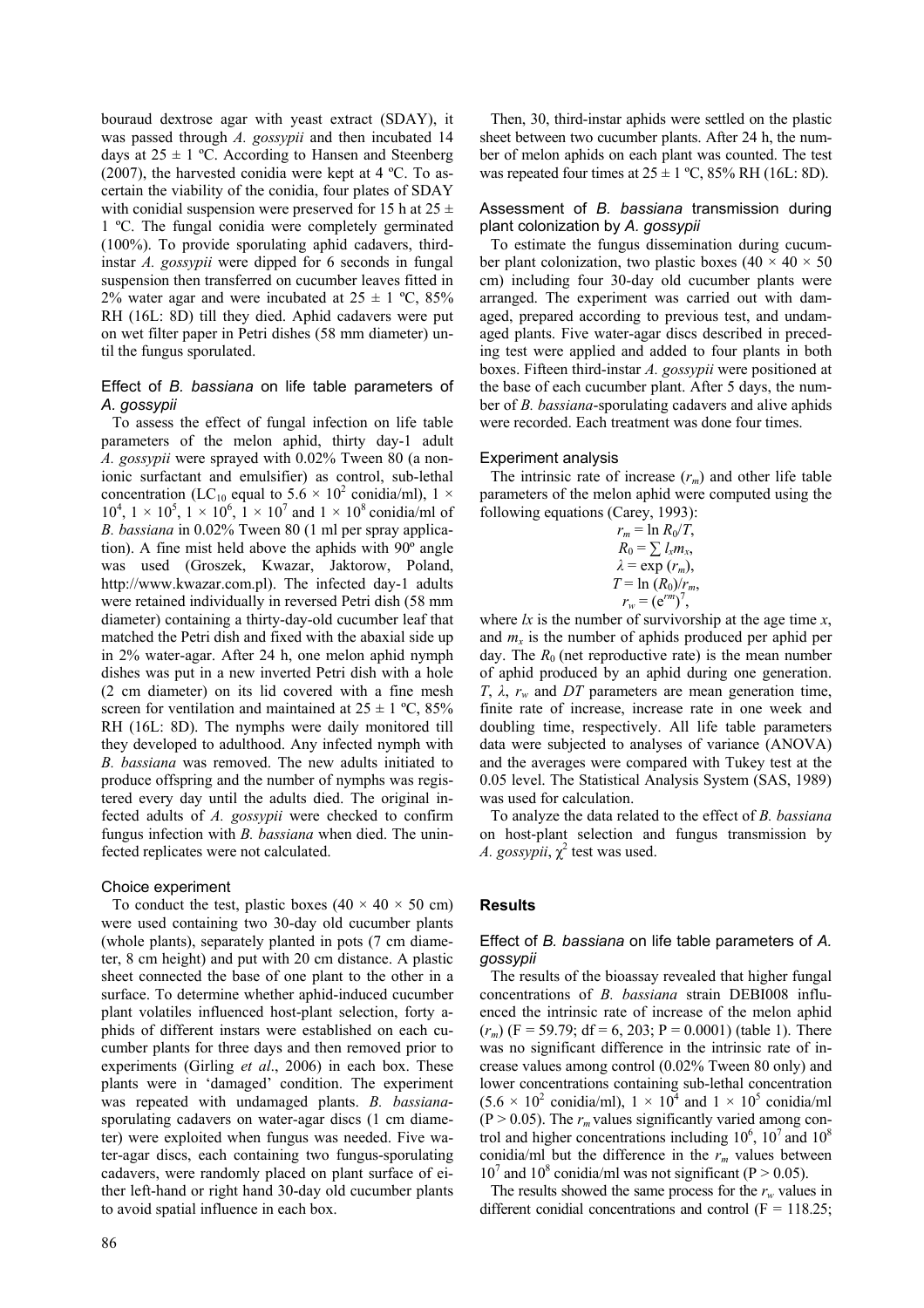| Treatments          | $r_m$                     | $R_0$                             |                         | T                      | DT                     | $r_{w}$                           |
|---------------------|---------------------------|-----------------------------------|-------------------------|------------------------|------------------------|-----------------------------------|
| (conidia/ml)        | $(\sqrt{2}/\sqrt{2}/day)$ | $(\sqrt{2}/\sqrt{2})$ generation) | $\text{(day)}$          | $\text{(day)}$         | $\text{(day)}$         | $(\sqrt{2}/\sqrt{2}/\text{week})$ |
| Tween-80            | 0.469                     | 78.75                             | 1.608                   | 9.29                   | 1.45                   | 11.18                             |
|                     | $(\pm 0.015 a)$           | $(\pm 2.56 a)$                    | $(\pm 0.024 a)$         | $(\pm 0.30 \text{ c})$ | $(\pm 0.05 \text{ c})$ | $(\pm 0.17 a)$                    |
| $5.6 \times 10^{2}$ | 0.462                     | 77.56                             | 1.576                   | 9.43                   | 1.50                   | 11.10                             |
|                     | $(\pm 0.005 a)$           | $(\pm 0.76 a)$                    | $(\pm 0.008 a)$         | $(\pm 0.10 \text{ c})$ | $(\pm 0.02 \text{ c})$ | $(\pm 0.06 a)$                    |
| $1 \times 10^4$     | 0.455                     | 74.94                             | 1.584                   | 9.48                   | 1.50                   | 11.00                             |
|                     | $(\pm 0.010 a)$           | $(\pm 0.38 a)$                    | $(\pm 0.014 a)$         | $(\pm 0.19 c)$         | $(\pm 0.04 \text{ c})$ | $(\pm 0.11 a)$                    |
| $1 \times 10^5$     | 0.446                     | 69.96                             | 1.560                   | 9.57                   | 1.56                   | 10.92                             |
|                     | $(\pm 0.005 a)$           | $(\pm 0.35 b)$                    | $(\pm 0.008 a)$         | $(\pm 0.31 c)$         | $(\pm 0.05 \text{ c})$ | $(\pm 0.18 a)$                    |
| $1 \times 10^6$     | 0.400                     | 68.15                             | 1.482                   | 10.58                  | 1.73                   | 10.42                             |
|                     | $(\pm 0.004 b)$           | $(\pm 0.30 b)$                    | $(\pm 0.005 b)$         | $(\pm 0.12 b)$         | $(\pm 0.02 b)$         | $(\pm 0.05 b)$                    |
| $1 \times 10^7$     | 0.341                     | 54.14                             | 1.418                   | 11.74                  | 2.04                   | 9.82                              |
|                     | $(\pm 0.005 \text{ c})$   | $(\pm 0.32 \text{ c})$            | $(\pm 0.007 \text{ c})$ | $(\pm 0.16 a)$         | $(\pm 0.03 a)$         | $(\pm 0.03 \text{ c})$            |
| $1 \times 10^8$     | 0.323                     | 50.03                             | 1.383                   | 12.20                  | 2.03                   | 9.64                              |
|                     | $(\pm 0.004 \text{ c})$   | $(\pm 0.26 \text{ c})$            | $(\pm 0.006 \text{ c})$ | $(\pm 0.17 a)$         | $(\pm 0.26 a)$         | $(\pm 0.03 \text{ c})$            |

**Table 1.** The effect of different treatments of *B. bassiana* on the life table parameters (Mean ± SEM) of *A. gossypii*.

Means followed by different letters in the same column are significantly different (Tukey test, P < 0.05). *rm*: intrinsic rate of increase; *R*0: net reproductive rate; *λ*: finite rate of increase; *T*: mean generation time; *DT*: doubling time; *rw*: increase rate in one week.

 $df = 6$ , 203; P = 0.0001). The fungal treatment differently influenced the net reproductive rate  $(R_0)$  (F = 728.11;  $df = 6, 203$ ;  $P = 0.0001$ ) (table 1). By increasing conidial concentration, the  $R_0$  value significantly decreased.

The mean generation time (*T*) ( $F = 793.45$ ; d $f = 6, 203$ ;  $P = 0.0001$ ) and the doubling time (*DT*) ( $F = 829.76$ ;  $df = 6$ , 203; P = 0.0001) raised when the conidial concentration escalated (table 1). Nevertheless, calculated values of the *T* and *DT* were not significantly different between  $5.6 \times 10^2$ ,  $1 \times 10^4$ ,  $1 \times 10^5$  and control (P > 0.05). The finite rate of increase ( $\lambda$ ) (F = 743.13; df = 6, 203; P = 0.0001) conversely changed in relation to conidial concentration. The number of aphids surviving at time  $x$  ( $l_x$ ) and number of offspring produced per aphid per day  $(m<sub>x</sub>)$  affected by different treatments and 0.02 % Tween 80 as control are shown in figure 1. The fluctuations of the  $l_x$  and the  $m_x$ were almost similar between control, sub-lethal concentration and  $1 \times 10^4$  conidia/ml of *B. bassiana* and the  $l_x$  and  $m_x$  values of  $1 \times 10^5$  and  $1 \times 10^6$  conidia/ml nearly had similar changes. The high conidial concentrations containing  $1 \times 10^7$  and  $1 \times 10^8$  conidia/ml leaded to decline the  $l_x$ and the  $m<sub>x</sub>$  values. As the results declared elevation of conidial concentration made the  $l_x$  and  $m_x$  values decrease.

#### Choice experiment

The mean number of melon aphid regained from damaged cucumber plant was significantly lower than undamaged plant ( $\chi^2$  = 5.10; df = 1; P < 0.05) (figure 2A). The mean number of  $17.50 \pm 1.04$  and  $24.50 \pm 0.50$ melon aphids regained from damaged and undamaged cucumber plant, respectively. It subsequently caused higher mean number of aphid on undamaged plant in presence of *B. bassiana*-sporulating cadavers  $(7.75 \pm 1.11)$ aphids) compared to damaged one with *B. bassiana*sporulating cadavers  $(4.50 \pm 0.50 \text{ aphids})$  ( $\chi^2 = 4.41$ ;  $df = 1$ ;  $P < 0.05$ ). The melon aphids were considerably attracted to undamaged plant without the entomopathogenic fungus with a mean number of  $16.75 \pm 1.10$  in compared to undamaged plant containing the entomopa-

thogenic fungus with a mean number of  $7.75 \pm 1.11$  ( $\chi^2$  = 15.48;  $df = 1$ ;  $P < 0.05$ ) (figure 2B). The mean number of melon aphid regained from damaged cucumber plants significantly varied between treatment including *B. bassiana*-sporulating cadavers  $(4.50 \pm 0.50 \text{ aphids})$  and treatment excluding *B. bassiana*-sporulating cadavers  $(13.00 \pm 1.00 \text{ aphids}) (\chi^2 = 17.30; \text{ df} = 1; P < 0.05).$ 

Assessment of *B. bassiana* transmission during plant colonization by *A. gossypii* 

The foraging *A. gossypii* slightly resulted in disseminating *B. bassiana* among the melon aphid colonies with a mean number of  $3.37 \pm 0.8$  sporulating cadavers regained during colonization (figure 3). During foraging and colonization, the cucumber plant conditions (damaged or undamaged plants) did not significantly influenced the number of sporulating cadavers ( $\chi^2 = 0.02$ ;  $df = 1$ ;  $P = 0.906$ ). The mean number of the sporulating cadavers regained from damaged and undamaged plants was  $2.50 \pm 0.28$  and  $3.50 \pm 0.60$  cadavers, respectively.

#### **Discussion**

There is not enough information on sub-lethal and chronic impacts of entomopathogenic fungi on the life table parameters of aphid. In addition, several evidences stated the efficiency of entomopathogenic fungi that affected the melon aphid's reproduction numerically not physiologically (Kim, 2007; Pampapathy *et al*., 2010; Gurulingappa *et al*., 2011).

Our results indicated that *B. bassiana* strain DEBI008 had no effects on life table parameters of *A. gossypii* when the conidial concentration was less than  $1 \times 10^6$ conidia/ml. On the other hand, the entomopathogenic fungal strain had no sub-lethal influences on the melon aphid as well. If the aphids were exposed continuously to sub-lethal concentration of the fungus, the progeny would be possibly affected. Similar to Fatiha *et al*. (2008)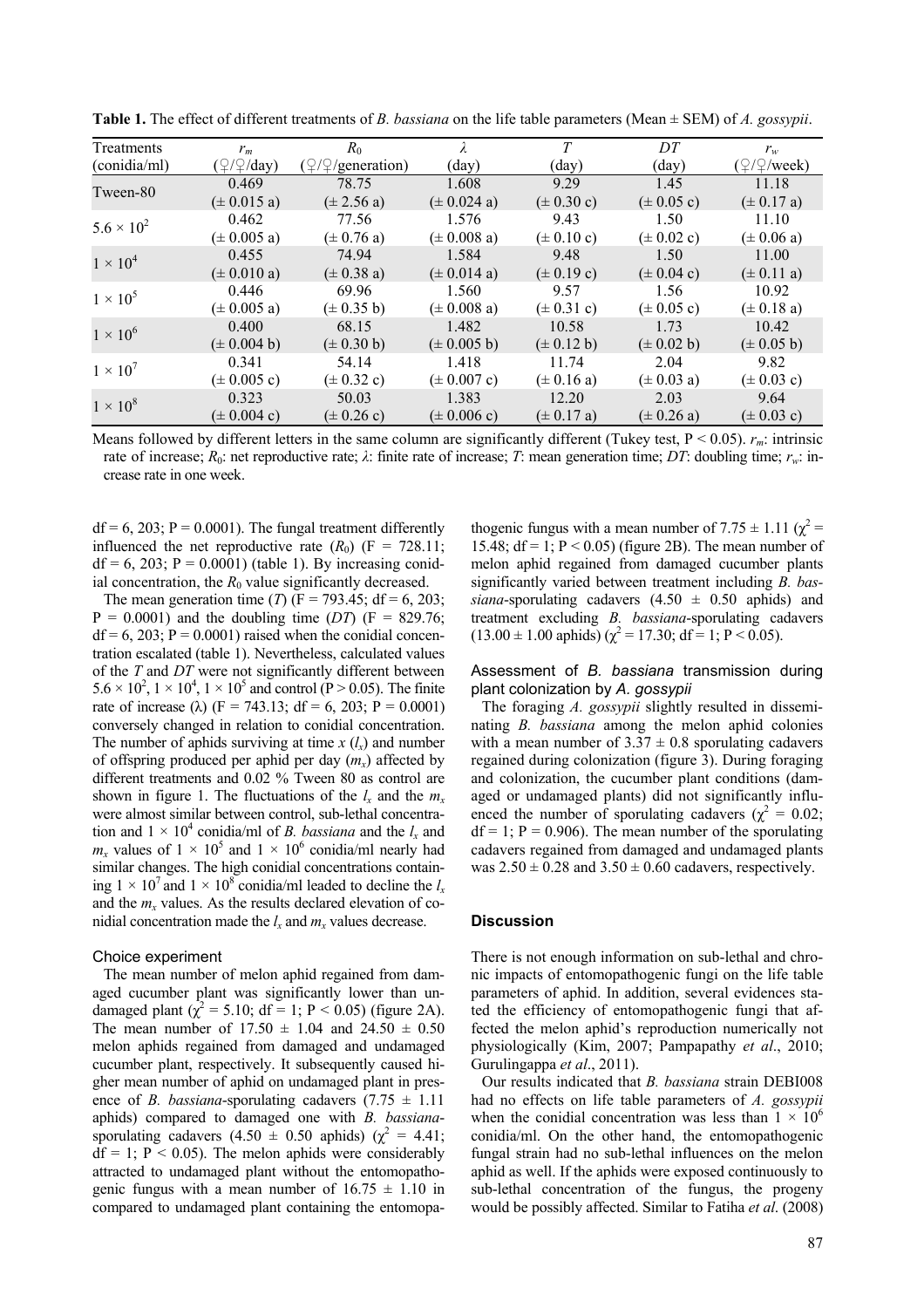

**Figure 1.** Survival rate  $(l_x)$  and number of females produced per female per day  $(m_x)$  of A. gossypii treated with different concentrations of *B. bassiana* compared to control. (A) 0.02% Tween 80; (B) 5.6  $\times$  10<sup>2</sup> conidia/ml; (C) 10<sup>4</sup> conidia/ml; (D)  $10^5$  conidia/ml; (E)  $10^6$  conidia/ml; (F)  $10^7$  conidia/ml; (G)  $10^8$  conidia/ml.

concluded that of *L. lecanii*, did not impact the biological characteristics of the *Serangium japonicum* Chapin (Coleoptera Coccinellidae), a whiteflies predator.

The high concentrations significantly changed the *rm* values with respect to control but the  $r_m$  values did not differ between  $1 \times 10^7$  and  $1 \times 10^8$  conidia/ml. The melon aphid somehow showed resistance to increased fungal inoculums, especially up to  $1 \times 10^6$  conidia/ml. Scarborough *et al*. (2005) discovered that symbionts of aphids protected them against entomopathogenic fungi and reduced fungus sporulation and transmission. Hence, the presence of such endosymbionts and their function against pathogens in *A. gossypii* need to be investigated. Despite our results, Baverstock *et al*. (2006) reported that the *rm* value of pea aphid, *Acyrthosiphon pisum* (Harris) (Rhynchota Aphididae) was not affected by either *Pandora neoaphidis* (Remaudiere and Hennebert) Humber or *B. bassiana*, however, the number of nymphs produced was lower in treated pea aphids than untreated ones.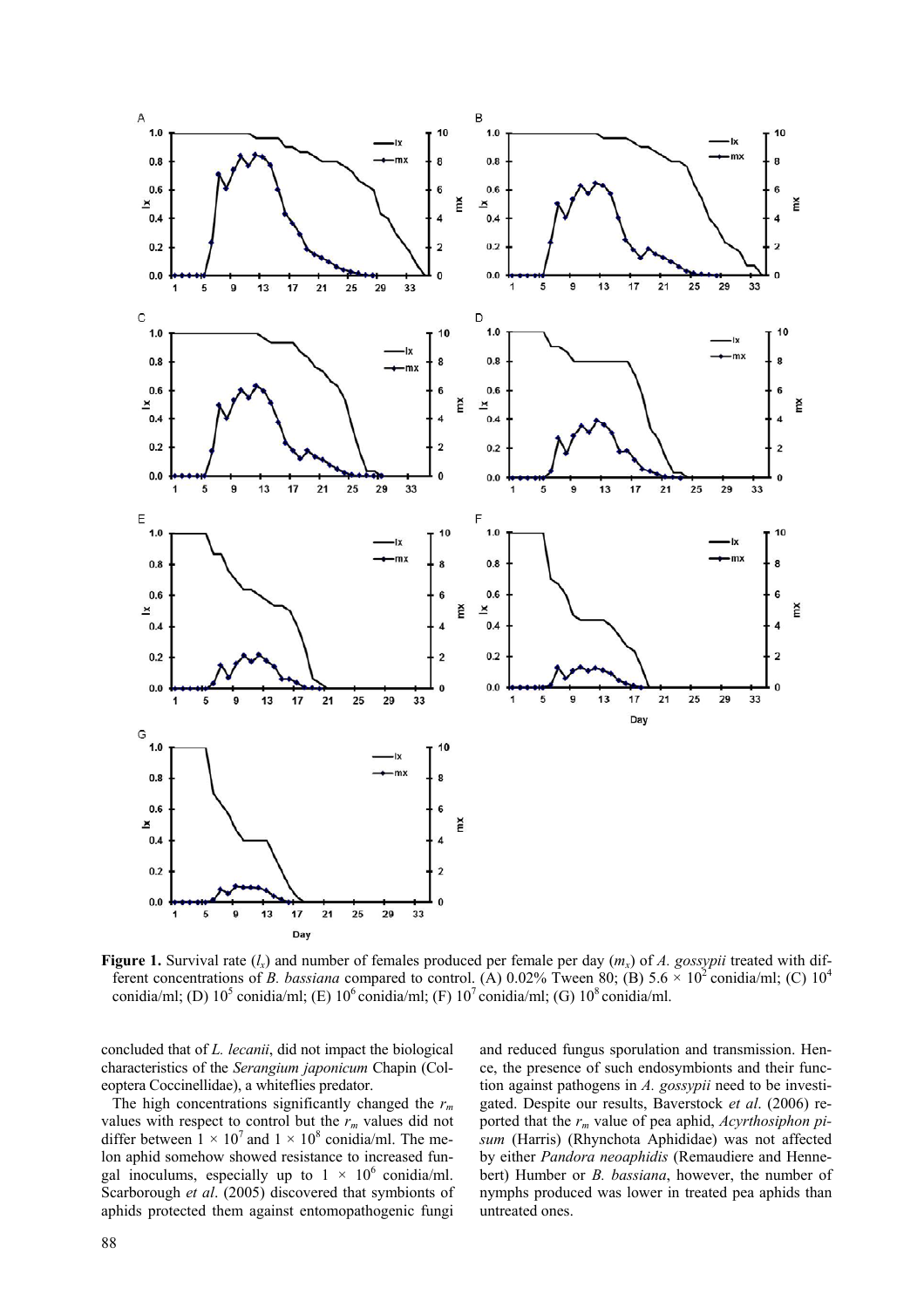

**Figure 2.** Proportion of *A. gossypii* regained from (A) the all cucumber plants and (B) the cucumber plants containing *B. bassiana*-sporulating cadavers only. The plants were either undamaged or previously infested with *A. gossypii*.



**Figure 3.** Proportion of *B. bassiana*-sporulating cadavers regained after colonization on undamaged or damaged cucumber plants previously infested with *A. gossypii*.

The net reproductive rate  $(R_0)$  of the melon aphid varied over the different conidial concentrations as well as the intrinsic rate of increase. Hence, the lower values of the  $R_0$  belonged to  $1 \times 10^7$  and  $1 \times 10^8$  conidia/ml. Vu *et al*. (2007) found that infection with different conidial concentrations of *L. lecanii* strain 41185 had indirect effects on the fitness of the *M. persicae* and the  $R_0$  values reduced when the conidial concentration elevated. Also, because of no difference between  $1 \times 10^7$  and  $1 \times$  $10^8$  conidia/ml in the  $R_0$  values, they recommended to apply  $1 \times 10^7$  conidia/ml for suppression the peach aphid. Those findings are also similar to data were achieved for treated *A. gossypii* with different concentrations of *B. bassiana* in present study. Accordingly, the melon aphids treated with  $1 \times 10^7$  and  $1 \times 10^8$  conidia/ml produced the lower  $r_m$ ,  $R_0$ ,  $\lambda$  and the higher *T* and *DT* values without significant difference. Thus, it is suggested to spray  $1 \times 10^7$  conidia/ml of *B. bassiana* strain DEBI008 to control *A. gossypii*.

Determining responses of insect pests and non-target arthropods including recognition and avoidance of fungal pathogens has a key role in success of biocontrol program. As previously described by Baverstock *et al*. (2005), *A. pisum* moved towards and colonized bean plants with *P. neoaphidis* and aphid-induced plant vola-

tiles had no effect on aphid infection. The present study demonstrated that the melon aphid avoided cucumber plants containing *B. bassiana* and preferred intact plants without the fungus. It has been proved that some filamentous fungi such as *B. bassiana* release volatiles (Sunesson *et al*., 1995; Sunesson *et al*., 1996; Crespoa *et al*., 2008). Thus, it was concluded that *A. gossypii* was able to distinguish the volatile released from *B. bassiana*-sporulating cadavers. Roy *et al*. (2006) mentioned to the relationship existed between the fungus, *B. bassiana*, wide host array and host inhibition of the pathogen. Previously, Mburu *et al*. (2009) examined the repellency effect of different isolates of *Metarhizium anisopliae* and *B. bassiana* on the termite *Macrotermes michaelseni* Sjolstedt (Isoptera Macrotermes) and reported the termite avoidance of virulent isolates.

There are evidences of predators and parasitoids avoiding entomopathogenic fungi such as foraging predator *Anthocoris nemorum* L. (Rhynchota Anthocoridae) recognized *B. bassiana* and prevented contact with the fungal inoculants (Meyling and Pell, 2006), also the frequency of parasitoid attacks reduced when parasitisation of host aphids occurred 3 days after fungal infection (Brobyn *et al*., 1988). Similarly, the whitefly parasitoid, *Encarsia formosa* Gahan (Hymenoptera Aphelinidae) had the ability of distinguishing the pathogenic fungus at late stage of fungal host infection (Fransen and van Lenteren, 1993).

Moreover, our results are in coincidence with findings which imply that semiochemicals produced by infested plants inhibited herbivores from host plant colonization (Khan *et al*., 2008). Besides, presence of the fungus volatiles did not mask the plant semiochemicals, consequently the melon aphid chose intact plant to colonize. In spite of the repellency of *B. bassiana*, interestingly this response can be effective on the melon aphid control, as it was elucidated by other studies to control crucial pests (Villani *et al*., 1994; Thompson and Brandenburg, 2005; Sun *et al*., 2008).

It is also apparent from the analyzed data that dispersal or transmission of the pathogenic fungus, *B. bassiana*, by the foraging *A. gossypii* happened. Because the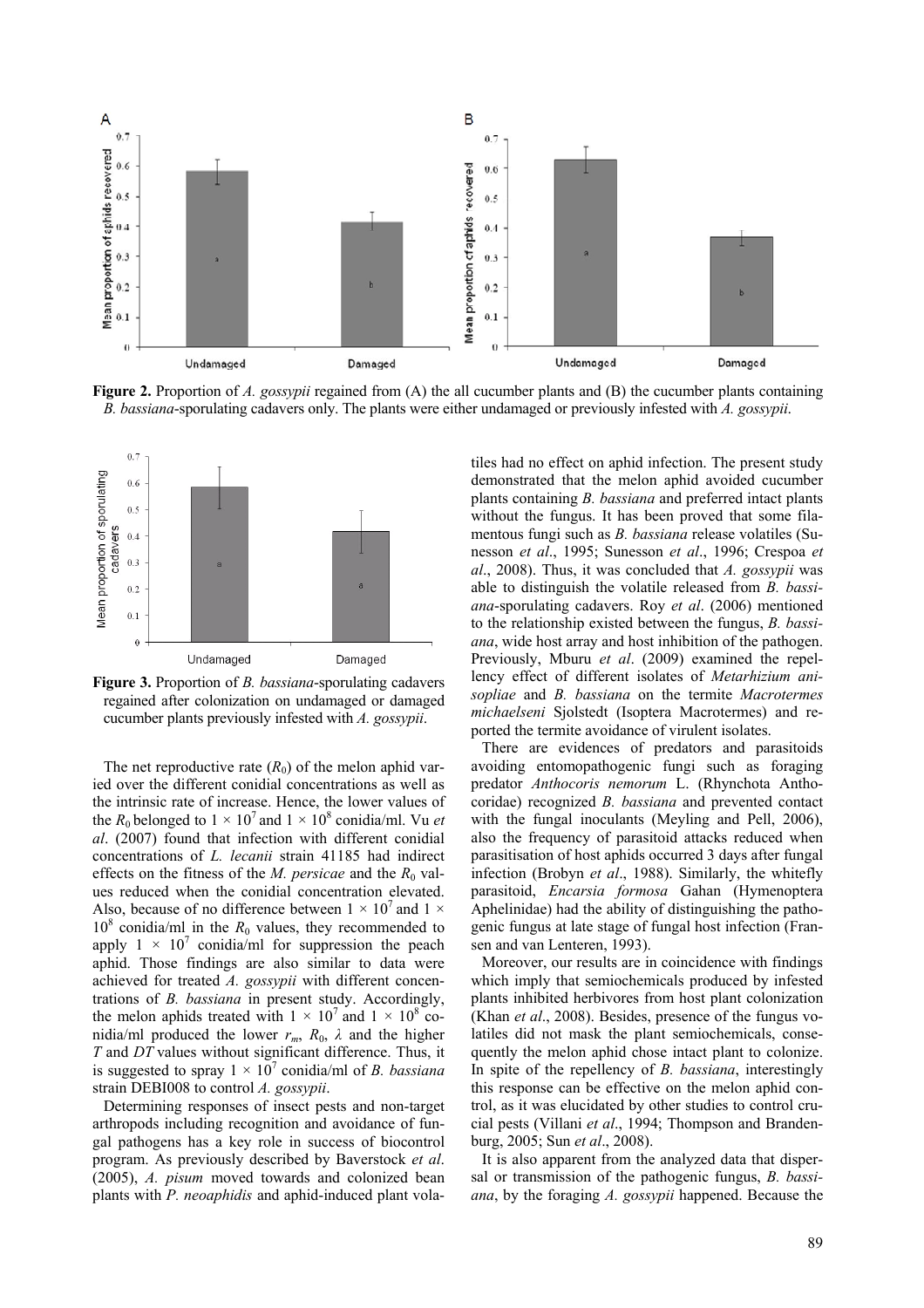fungus repelled the melon aphid, the transmission was partly occurred and the cucumber plant conditions had no impact on distribution of the entomopathogenic fungus. Although, fungal traits like virulence, spore production and temperature can also change the fungal transmission (Sun *et al*., 2003). As depicted by Hussain *et al*. (2010), *Coptotermes formosanus* Shiraki (Isoptera Rhinotermitidae) was able to respond to the entomopathogenic fungi, while promotion of the fungal transmission depended on the conidial concentration acquired by the vector termites. It can be hypothesized that our result may therefore be due to, first, *B. bassiana* strain DEBI008 sufficiently sporulating and second, taking some times to detect the fungus by foraging aphids and obtaining even a few conidial inoculums from their surroundings at their first entrance that consequently resulting in transmitting the fungus into the aphid colony.

Very little research has explored the influence of entomopathogenic fungi on fitness of aphid pest. Our results clarified the high potential of the pathogenic fungus, *B. bassiana* strain DEBI008, to use in IPM programs as an efficient biocontrol agent against the important aphid pest, *A. gossypii* and its progeny, either by reducing the melon aphid fitness or by repelling the aphid. The effect and activity of the strain under greenhouse and field conditions require clarification.

#### **Acknowledgements**

We thank Ms. M. Esmaeilbeygi (Institute of Science, High Technology and Environmental Sciences) for preparing plant and aphid cultures and experimental facilities and Dr. A. Alizade from Department of Plant Protection, College of Agriculture, ValiAsr University of Rafsanjan for providing us with the fungus strain. We gratefully acknowledge the research funding provided for this project (No. 1.931) by the Institute of Science and High Technology and Environmental Sciences, Graduate University of Advanced Technology, Kerman, Iran.

# **References**

- BAVERSTOCK J., ALDERSON P. G., PELL J. K., 2005.- *Pandora neoaphidis* transmission and aphid foraging behaviour.- *Journal of Invertebrate Pathology*, 90: 73-76.
- BAVERSTOCK J., ROY H. E., CLARK S. J., ALDERSON P. G., PELL J. K., 2006.- Effect of fungal infection on the reproductive potential of aphids and their progeny.- *Journal of Invertebrate Pathology*, 91: 136-139.
- BAVERSTOCK J., ROY H. E., PELL J. K., 2010.- Entomopathogenic fungi and insect behaviour: from unsuspecting hosts to targeted vectors.- *BioControl*, 55: 89-102.
- BLACKMAN R. L., EASTOP V. F., 2000.- *Aphids on the world's crops: An identification and information guide*.- John Wiley and Sons, Chichester, UK.
- BROBYN P. J., CLARK S. J., WILDING N., 1988.- The effect of fungus infection of *Metopolophium dirhodum* (Hom.: Aphididae) on the oviposition behaviour on the aphid parasitoid *Aphidius rhopalosiphi* (Hym.: Aphidiidae).- *Entomophaga*, 33: 333-338.
- CAREY J. R., 1993.- *Applied demography for biologists*.- Oxford University Press, New York, USA.
- CHOUVENC T., SU N. Y., ELLIOTT M. L. 2008.- Interaction between the subterranean termite *Reticulitermes flavipes* (Isoptera: Rhinotermitidae) and the entomopathogenic fungus *Metarhizium anisopliae* in foraging arenas.- *Journal of Economic Entomology*, 101: 885-893.
- CRESPO R., PEDRINI N., JUAREZ M. P., DAL BELLO G. M., 2008.- Volatile organic compounds released by the entomopathogenic fungus *Beauveria bassiana*.- *Microbiological Research*, 163: 148-151.
- EBERT T. A., CARTWRIGHT B., 1997.- Biology and ecology of *Aphis gossypii* Glover (Homotera: Aphididae).- *Southwestern Entomologist*, 22: 116-153.
- FATIHA L., HUANG Z., REN S. X., ALI S., 2008.- Effect of *Verticillium lecanii* on biological characteristics and life table of *Serangium japonicum* (Coleoptera: Coccinellidae), a predator of whiteflies under laboratory conditions.- *Insect Science*, 15:327-333.
- FRANSEN J. J., VAN LENTEREN J. C., 1993.- Host selection and survival of the parasitoid *Encarsia formosa* on greenhouse whitefly, *Trialeurodes vaporariorium*, in the presence of hosts infected with the fungus *Aschersonia aleyrodis*.- *Entomologia Experimentalis et Applicata*, 69: 239-249.
- GIRLING R. D., HASSAL M., TURNER J. G., POPPY G. M., 2006- Behavioural responses of the aphid parasitoid *Diaeretiella rapae* to volatiles from *Arabidopsis thaliana* induced by *Myzus persicae*.- *Entomologia Experimentalis et Applicata*, 120: 1-9.
- GURULINGAPPA P., MCGEE P. A., SWORD G., 2011.- Endophytic *Lecanicillium lecanii* and *Beauveria bassiana* reduce the survival and fecundity of *Aphis gossypii* following contact with conidia and secondary metabolites.- *Crop Protection*, 30 (3): 349-353.
- HANSEN L. S., STEENBERG T., 2007.- Combining larval parasitoids and an entomopathogenic fungus for biological control of *Sitophilus granarius* (Coleoptera: Curculionidae) in stored grain.- *Biological Control*, 40: 237-242.
- HERLINDA S., 2010.- Spore density and viability of entomopathogenic fungal isolates from Indonesia, and their virulence against *Aphis gossypii* Glover (Homoptera: Aphididae).- *Tropical Life Sciences Research*, 21 (1): 11-19.
- HERRON G. A., WILSON L. J., 2011.- Neonicotinoid resistance in *Aphis gossypii* Glover (Aphididae: Hemiptera) from Australian cotton.- *Australian Journal of Entomology*, 50 (1): 93-98.
- HUSSAIN A., TIAN M. Y., HE Y. R., BLAND J. M., GU W. X., 2010.- Behavioral and electrophysiological responses of *Coptotermes formosanus* Shiraki towards entomopathogenic fungal volatiles.- *Biological Control*, 55: 166-173.
- INGLIS G. D., GOETTEL M. S., BUTT T. M., STRASSER H., 2001.- Use of hyphomycetous fungi for managing insect pests, pp. 23-69. In: *Fungi as biocontrol agents: progress, problems and potential* (BUTT T. M., JACKSON C., MAGAN N., Eds).- CABI Publishing, Wallingford, UK.
- KHAN Z. R., JAMES D. G., MIDEGA C. A. O., PICKETT J. A., 2008.- Chemical ecology and conservation biological control.- *Biological Control*, 45: 210-224.
- KIM J. J., 2007.- Influence of *Lecanicillium attenuatum* on the development and reproduction of the cotton aphid, *Aphis gossypii*.- *BioControl*, 52 (6): 789-799.
- LI F., HAN Z. J., 2004.- Mutations in acetylcholinesterase associated with insecticide resistance in the cotton aphid, *Aphis gossypii* Glover.- *Insect Biochemistry and Molecular Biology*, 34: 397-405.
- MBURU D. M., OCHOLA L., MANIANIA N. K., NJAGAI P. G. N., GITONGA L. M., NDUNG'U M. W., WANJOYA A. K., HAS-SANALI A., 2009.- Relationship between virulence and repellency of entomopathogenic isolates of *Metarhizium anisopliae* and *Beauveria bassiana* to the termite *Macrotermes michaelseni*.- *Journal of Insect Physiology*, 55: 774-780.